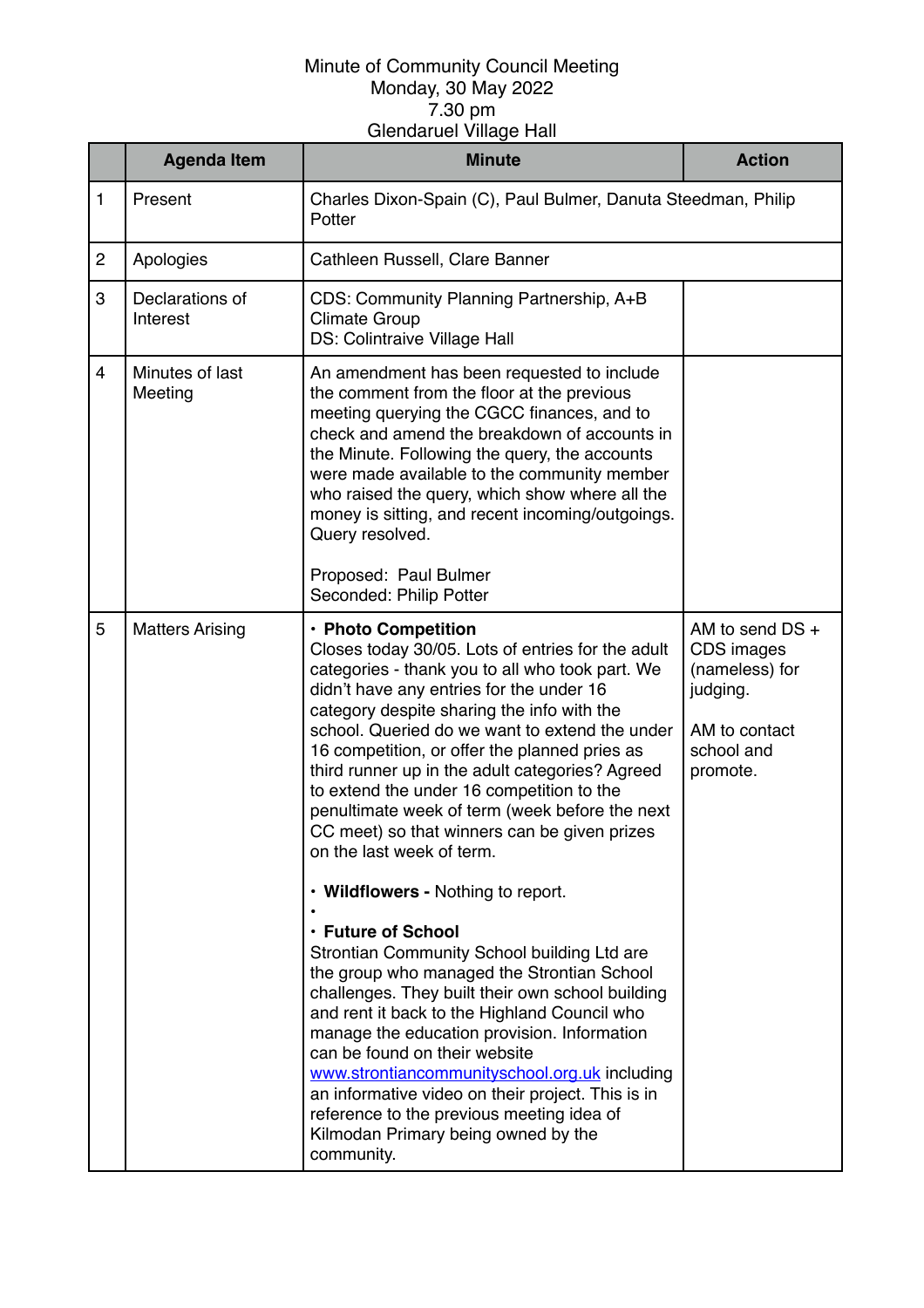|                | <b>Agenda Item</b>        | Minute                                                                                                                                                                                                                                                                                                                                                                                                                                                                                                                                                                                                                                                            | <b>Action</b> |
|----------------|---------------------------|-------------------------------------------------------------------------------------------------------------------------------------------------------------------------------------------------------------------------------------------------------------------------------------------------------------------------------------------------------------------------------------------------------------------------------------------------------------------------------------------------------------------------------------------------------------------------------------------------------------------------------------------------------------------|---------------|
| 6              | Police Update             | Dated 26/05/22 from PS Donald MacIver<br>No. Of incidents since last meeting: 1<br>No. Of crime reports since last meeting: assault<br>on 07/05/22, between Otter Ferry and<br>Strathlachlan (possibly Kilfinan area)<br>Breakdown of crime reports: 1 x assault -<br>suspect identified<br>No current initiatives or info appeals to note.                                                                                                                                                                                                                                                                                                                       |               |
| $\overline{7}$ | <b>Councillors Report</b> | <b>Councillors William Sinclair, Yvonne McNeilly</b><br>and Gordon Blair were invited to tonights<br>meeting, and to provide a report.<br>Response from Yvonne: As you know Alan,<br>Gordon and I worked together to divide up all<br>our Community Councils and groups between<br>us . We haven't organised where we are on that<br>yet. The new Council Administration has just<br>been put together after last Thursdays (19/05)<br>Council meeting. So in short there won't be<br>much to report at this stage two weeks in .what<br>I'm sure I can say at this stage you will continue<br>to have the full support of " The Three Amigos "<br>in all you do. |               |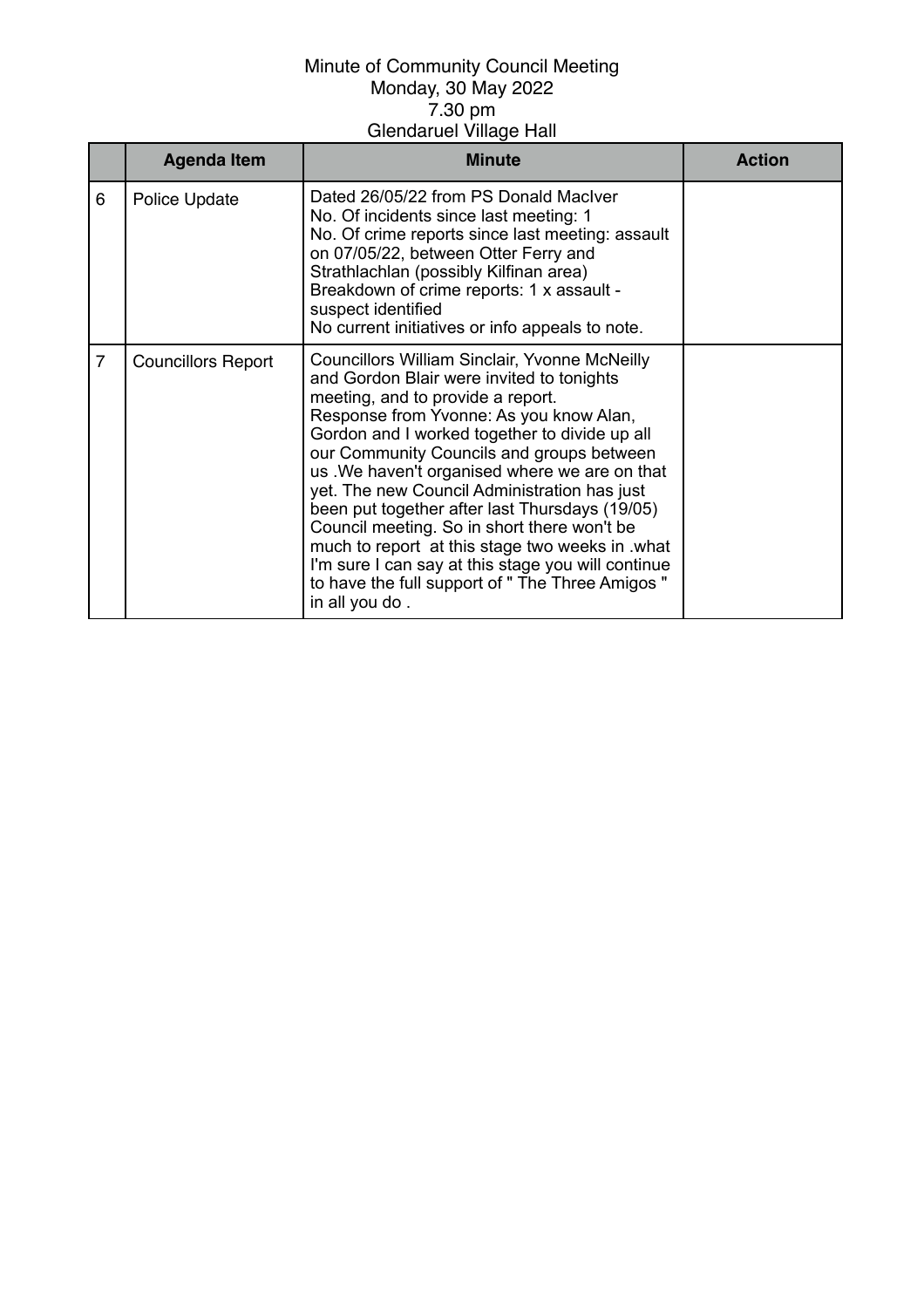|   | <b>Agenda Item</b>       | <b>Minute</b>                                                                                                                                                                                                                                                                                                                                                                                                                                             | <b>Action</b> |
|---|--------------------------|-----------------------------------------------------------------------------------------------------------------------------------------------------------------------------------------------------------------------------------------------------------------------------------------------------------------------------------------------------------------------------------------------------------------------------------------------------------|---------------|
| 8 | <b>Community Council</b> | $\cdot$ Financial<br>Total in bank: £19,346.64<br>1 Transaction this month: £3,500 received from<br><b>Bute Estate.</b>                                                                                                                                                                                                                                                                                                                                   |               |
|   |                          | · Correspondence<br><b>Platinum Jubilee Event</b><br>Jennifer Davie Smart approached CC on 24/05<br>proposing several options for the CC to adopt to<br>allow the children of the Glen to participate and<br>to remember the Jubilee. It is noted that<br>Kilmodan Primary are hosting a celebration<br>31/05 (community all invited) and Colintraive<br>Village Hall are hosting an event on 03/06.                                                      |               |
|   |                          | Jennifer's proposals were sent to the<br>Councillors in advance of this meeting. They<br>are:                                                                                                                                                                                                                                                                                                                                                             |               |
|   |                          | 1. A beacon (as in bonfire and maybe fireworks/<br>BBQ) should be built and lit by the lady, who<br>in 1977, lit the beacon in the shinty field and<br>perhaps by a present day 8 year old from<br>Kilmodan School.<br>2. Perhaps a (street) party for adults and<br>children in the Glendaruel Hall could be<br>organised where the children could also<br>receive a mug/bookmark/coin or some kind of<br>souvenir to mark the occasion from the Col-    |               |
|   |                          | Glen Community Council.<br>3. At the 1977 celebrations, there was also a<br>shinty festival where local (Argyll) school<br>teams, and very local men and women (in<br>fancy dress) teams took part in competitions.                                                                                                                                                                                                                                       |               |
|   |                          | Discussion: The Colintraive event took months<br>to organises. There is no time to do another<br>event justice in such a short space of time (i.e.<br>less than a week).<br>Both Kilmodan Primary and Colintraive Hall<br>invited everyone in the ColGlen area to their<br>events. The Primary School have been working<br>hard on performances and having a number of<br>competitions, and the Colintraive Hall have sold<br>105 tickets to their event. |               |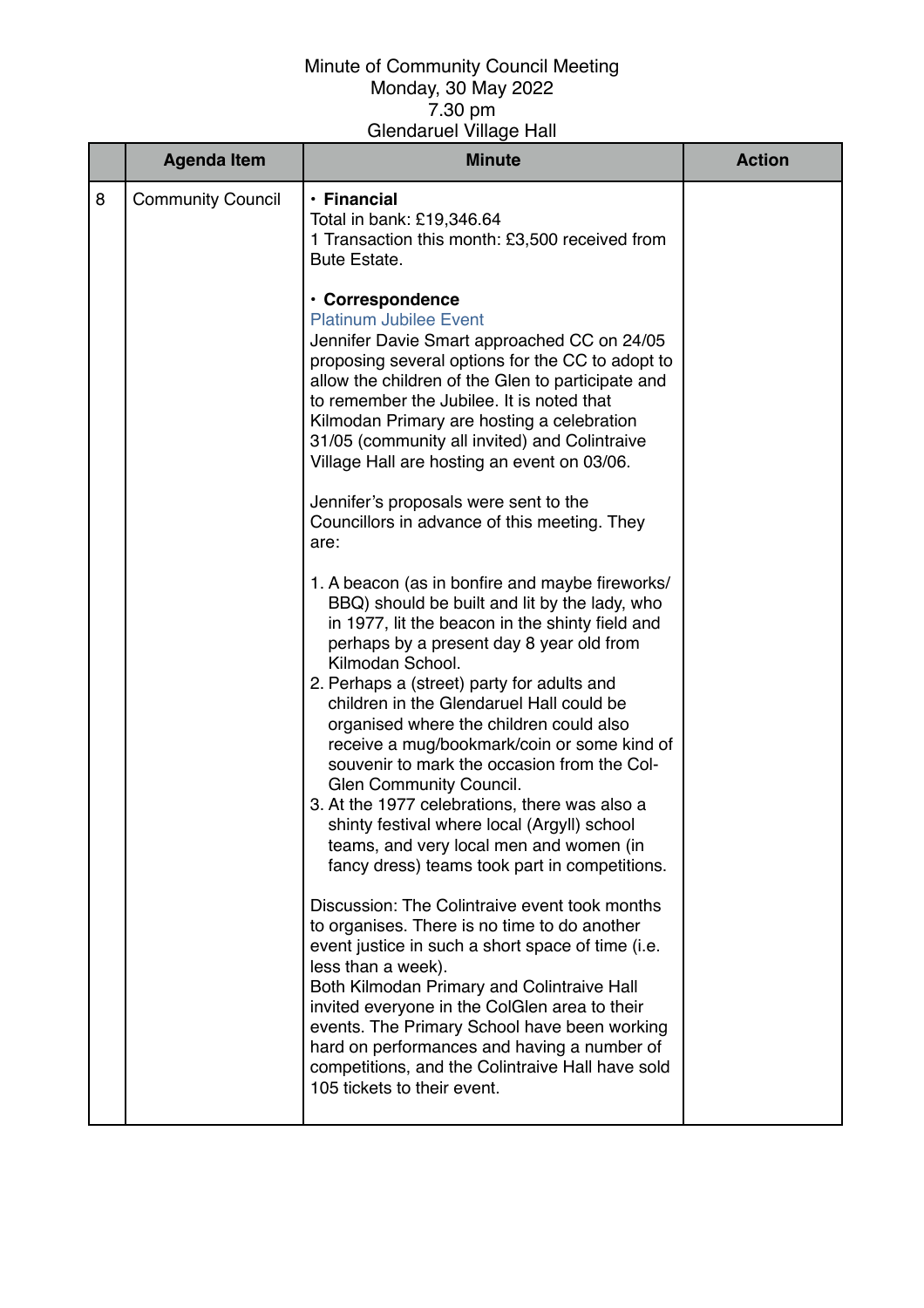| <b>Agenda Item</b> | <b>Minute</b>                                                                                                                                                                                                                                                                                                                                                                                                                                                                                                                                                                                                                             | <b>Action</b>                                                                                                                |
|--------------------|-------------------------------------------------------------------------------------------------------------------------------------------------------------------------------------------------------------------------------------------------------------------------------------------------------------------------------------------------------------------------------------------------------------------------------------------------------------------------------------------------------------------------------------------------------------------------------------------------------------------------------------------|------------------------------------------------------------------------------------------------------------------------------|
|                    | The Glendaruel Hall Committee are not<br>organising anything for this weekends<br>celebrations.<br>Perhaps there could be an event later in the<br>year so not to compete with others.<br>Shinty season is on currently, and ends in<br>November. Possibility of a shinty open day /<br>party in the Glendaruel Hall.<br>CGCC suggest to the various bodies to host the<br>event, and they could ask the CC for funding.<br>CGCC could host it.<br>The Shinty Club had their centenary in 2020 but<br>couldn't do anything due to covid.<br>Stage 2 Consultation - Review of the Scheme<br>for the Establishment of Community Councils in | CDS to contact the<br>President of the<br><b>ColGlen Shinty</b><br>Club regarding a<br>shinty festival later<br>in the year. |
|                    | <b>Argyll and Bute</b><br>Details forwarded to the Councillors on 20/05,<br>including the proposed new (amended) version<br>of the Scheme and Best Practice Agreement, as<br>endorsed by the Council. All community<br>councils, and members of the public, are invited<br>to consider the stage 2 proposals and respond<br>to A&BC directly no later than 15th July 2022.<br>The consultation documents are also available<br>on the A&BC website under 'Community Council<br><b>Review 2022'.</b>                                                                                                                                       |                                                                                                                              |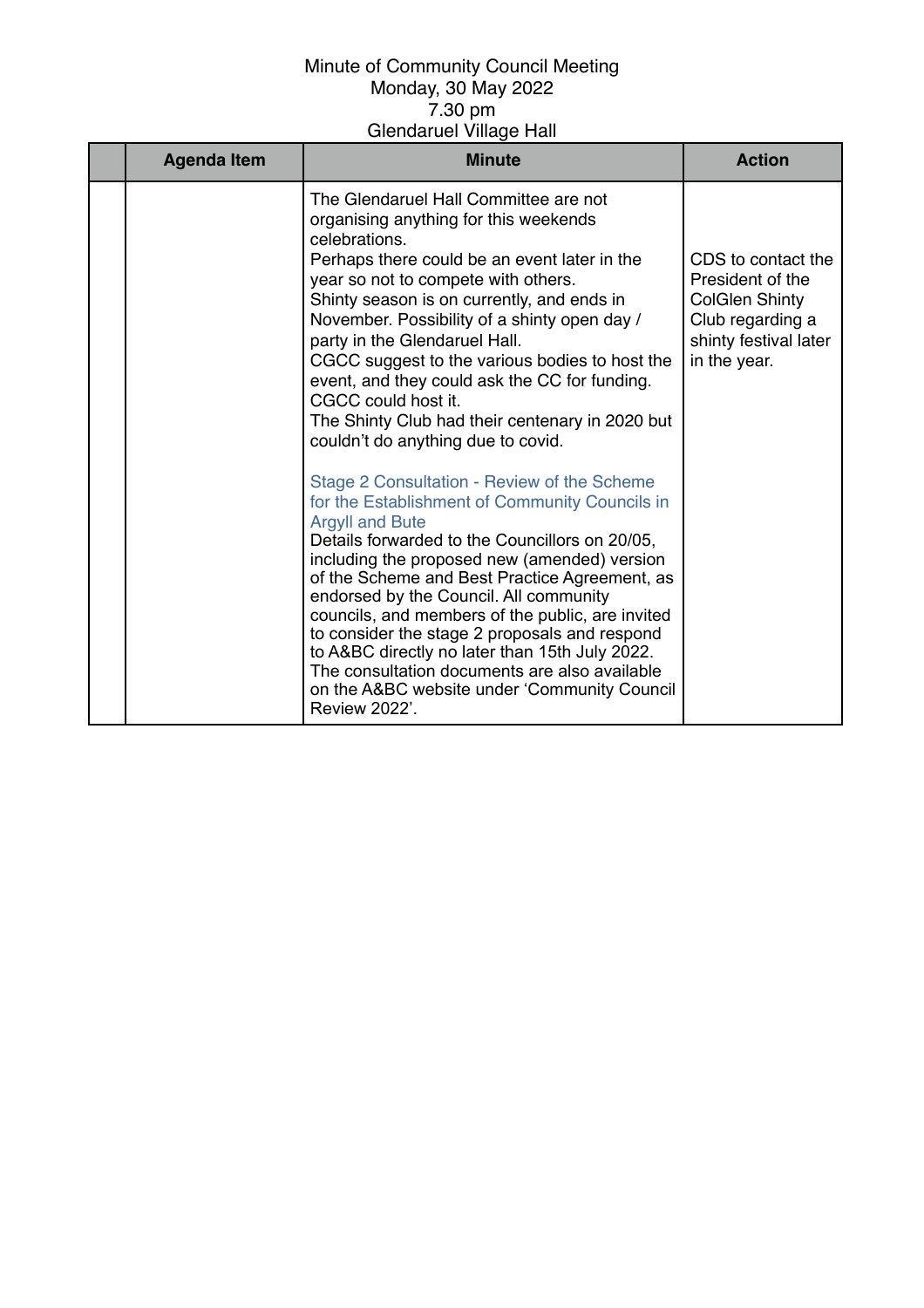|    | <b>Agenda Item</b>                 | <b>Minute</b>                                                                                                                                                                                                                                                                                                                                                | <b>Action</b> |
|----|------------------------------------|--------------------------------------------------------------------------------------------------------------------------------------------------------------------------------------------------------------------------------------------------------------------------------------------------------------------------------------------------------------|---------------|
| 10 | <b>Development Trust</b><br>Update | <b>Sustainable Food Ecosystem</b><br>Project spend now complete.                                                                                                                                                                                                                                                                                             |               |
|    |                                    | <b>Windfarm Trust</b><br>Final monies transferred to CGDT                                                                                                                                                                                                                                                                                                    |               |
|    |                                    | <b>Loch Lomond and Cowal Way</b><br>Discussed need to fund funding to care out<br>basic repairs. KMcLuckie will collate<br>suggestions from community etc. Suggested<br>setting up a 'Friends of LL&CW'                                                                                                                                                      |               |
|    |                                    | <b>Tree Planting</b><br>Certificate designed                                                                                                                                                                                                                                                                                                                 |               |
|    |                                    | <b>Stronafian Forest</b><br>General discussion took place around native<br>woodland / planting sites / grants / policy and<br>also peatland conservation / restoration for our<br>retained areas. Agreed to have a walk round. S<br>Maclean to invite a colleague from Argyll and<br>the Isles Coast and Countryside Trust for<br>advice.                    |               |
|    |                                    | Proposed tree panting event with the school to<br>plant a Jubilee tree and one for Story<br>Competition Winner. Competition certificates to<br>be presented at Jubilee.                                                                                                                                                                                      |               |
|    |                                    | Archeology: Adopt-a-monument, 18 months of<br>free advice agreed to invite Phil Richardson to<br>next meeting - 23rd June. Also invite Archeology<br>Society of Strachur. Kirby to notify Archeology<br>group members. S Maclean to ask C Maclean to<br>operate screen and projector. Also to show the<br>Board Governance film.                             |               |
|    |                                    | Governance<br>Further discussion based on Governance Action<br>plan sent by Katie MacKinley which highlights:<br>Carbon reduction policy required. C Russell and<br>S Maclean to draft.<br>Complaints policy - drafted<br>Directors email addresses - actioned.<br>Members section of website - actioned. Will be<br>administered by A Mathers and A Llovat. |               |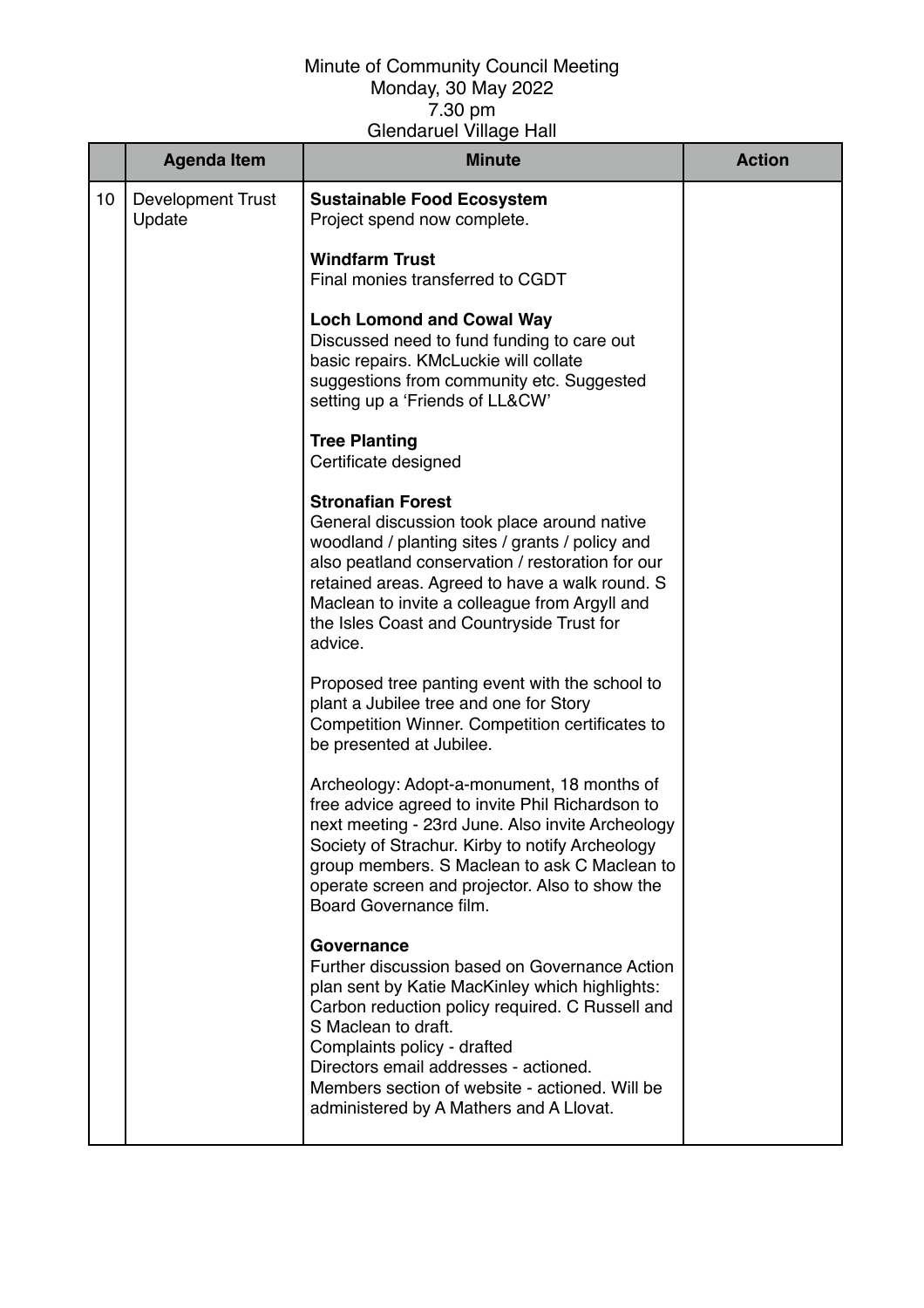|    | <b>Agenda Item</b>         | <b>Minute</b>                                                                                                                                                                                                                                                                                                                                                                                                                                                                                                                                                                                                                                                                                                                                                                                                                                                                                                    | <b>Action</b>                                                                         |
|----|----------------------------|------------------------------------------------------------------------------------------------------------------------------------------------------------------------------------------------------------------------------------------------------------------------------------------------------------------------------------------------------------------------------------------------------------------------------------------------------------------------------------------------------------------------------------------------------------------------------------------------------------------------------------------------------------------------------------------------------------------------------------------------------------------------------------------------------------------------------------------------------------------------------------------------------------------|---------------------------------------------------------------------------------------|
| 11 | <b>Argyll Rally Update</b> | All community members should be contacted by<br>the end of next week by the organisers.<br>Community members and the school are<br>hosting events/stalls/spectator areas.<br>There will be a wash up after the event. CDS<br>will be the liaison for residents of the West Road<br>in Glendaruel - community members to contact<br>CDS after event with any notes.<br>Noted it would be a good idea to take a camera<br>out and film the Glendaruel and Kinlochruel<br>road stages prior to the event.<br>What has been a positive is that the surface of<br>the West Road has been vastly improved. For<br>those who object to the Rally, that has been the<br>saving grace.<br>Queried whether the road between Glendaruel<br>and Colintraive (e.g.<br>Auchenbreck/Loch Striven House) will be<br>contacted as they are in between stages.<br>Queried when the road closure notices will start<br>going up.    | CDS to ask Rally<br>organisers if<br>houses along the<br>stages will be<br>contacted. |
| 12 | <b>Code of Conduct</b>     | A Code of Conduct was drafted up by the Chair<br>of the Glendaruel Village Hall. To be circulated<br>to CC to discuss whether we want to adopt it. It<br>tried to close off the assertive behaviour and<br>inappropriate actions/language that we have<br>seen within the community over the last few<br>years. Important that complaints are brought to<br>the designated organisation directly and not<br>personally.<br>Noted that the Code of Conduct that was<br>circulated read bullish, and that we do still have<br>freedom of speech in this country.<br>The CGCC need to look at the Code of Conduct<br>we currently have, and see if any amendments<br>are required.<br>CGCC would also have to check with A&BC<br>before they adopt anything.<br>Noted the Community Councillors Code of<br>Conduct is available at https://www.gov.scot/<br>publications/community-councillors-code-of-<br>conduct/ | CDS to circulate<br>Code of Conduct<br>to CC.                                         |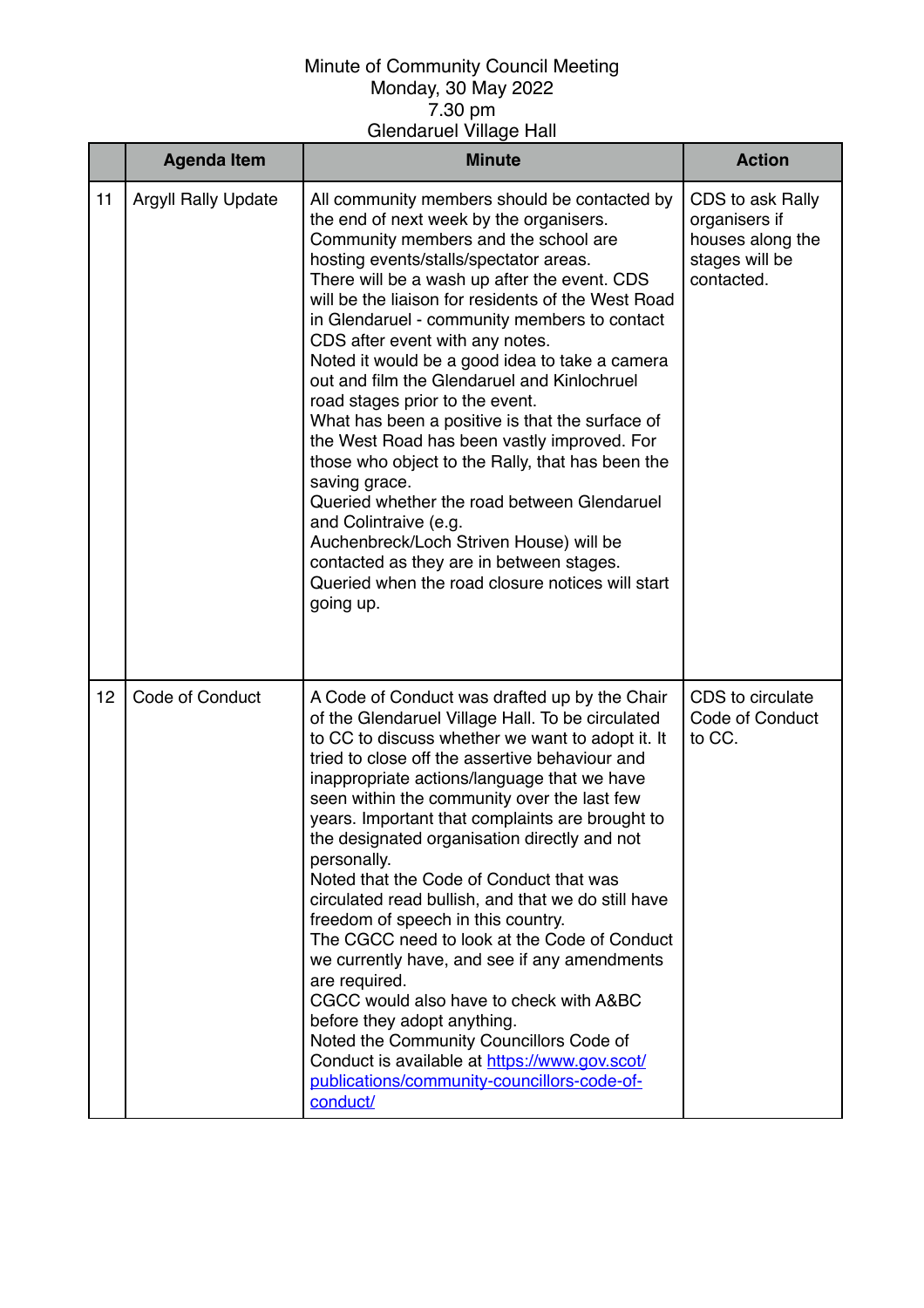|    | <b>Agenda Item</b> | <b>Minute</b>                                                                                                                                                                                                                                                                                                                                                                                                                                                                                                                                                                                                                                                                                                                                                                                                                                                                                                                                                                                                                                                                                                                                                        | <b>Action</b>                                                                          |
|----|--------------------|----------------------------------------------------------------------------------------------------------------------------------------------------------------------------------------------------------------------------------------------------------------------------------------------------------------------------------------------------------------------------------------------------------------------------------------------------------------------------------------------------------------------------------------------------------------------------------------------------------------------------------------------------------------------------------------------------------------------------------------------------------------------------------------------------------------------------------------------------------------------------------------------------------------------------------------------------------------------------------------------------------------------------------------------------------------------------------------------------------------------------------------------------------------------|----------------------------------------------------------------------------------------|
| 13 | <b>Milton Wood</b> | CGCC received a check of £3,500 for Bute<br>Estates. The Factor, Harry Bowman, really<br>wanted to encourage the CC to support the<br>Colintraive Skiff initiative in building its boat<br>shed, however financing for this project has<br>already been approved and is being moved<br>forward.<br>Bute Estate want to lease Milton Wood<br>(Colintraive) to the community. CDS reached<br>out to Sara Maclean for local detail - what could<br>it be used for/safety/projects etc.<br>Bute Stated have said the terms would be up to<br>the community, they just want to see it being<br>used and looked after.<br>As a CC, do we want to action receiving details<br>for a potential lease, or pass over to the DT?<br>Agreed the CC would action this.<br>The land is approx. 8 acres.<br>It was maintained until last year. The Milton<br>House on the leased it from Bute Estates and<br>maintained it.<br>It is a different type of maintenance to the<br>community garden and would require significant<br>knowledge and expertise.<br>Would need to hold a community meeting to ask<br>the community what they would like to do and<br>how they could do it. | CDS to contact<br>Harry Bowman to<br>request Bute<br>Estates terms/offer<br>for lease. |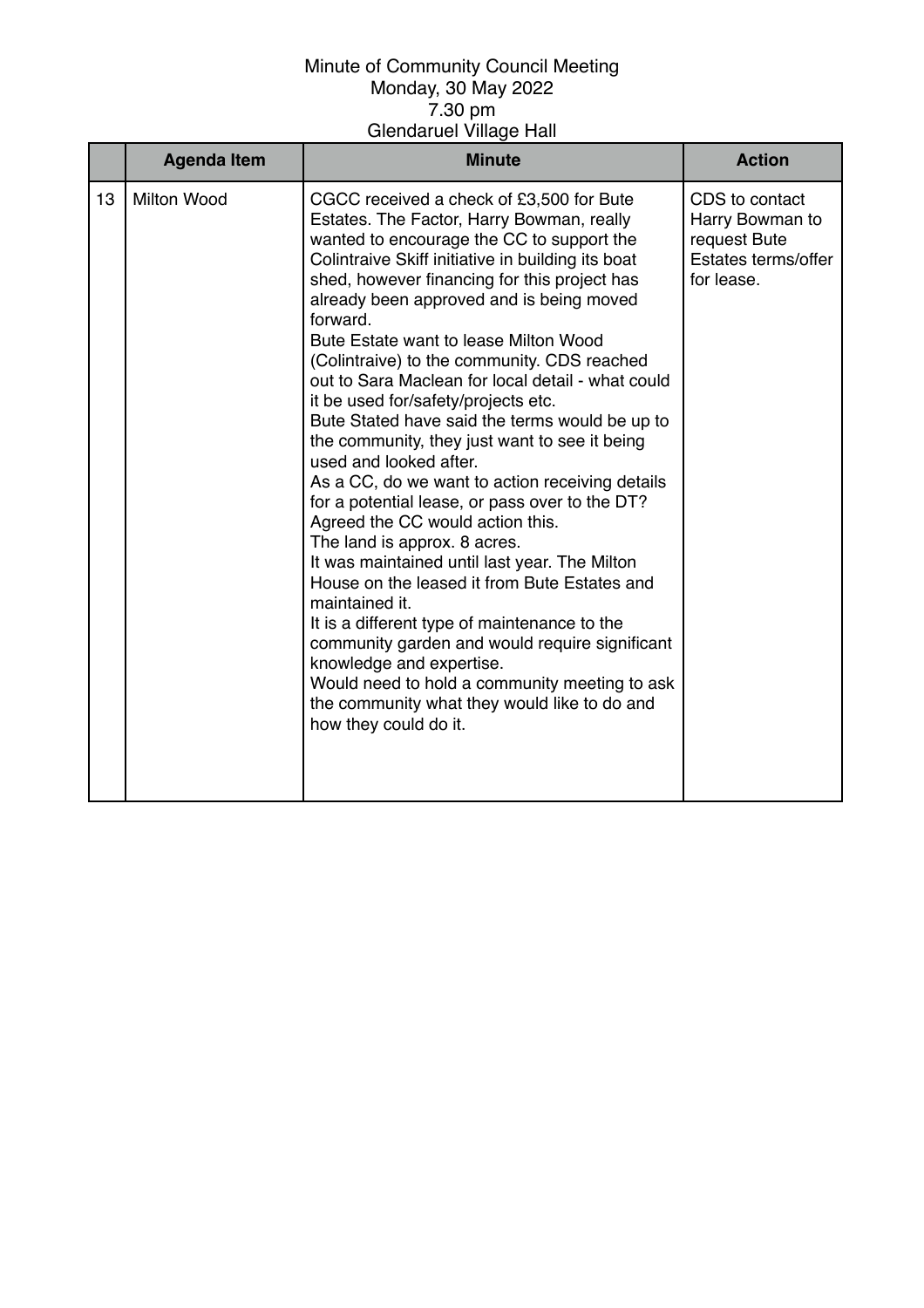|    | <b>Agenda Item</b>    | <b>Minute</b>                                                                                                                                                                                                                                                                                                                                                                                                                                                                                                           | <b>Action</b>                                                   |
|----|-----------------------|-------------------------------------------------------------------------------------------------------------------------------------------------------------------------------------------------------------------------------------------------------------------------------------------------------------------------------------------------------------------------------------------------------------------------------------------------------------------------------------------------------------------------|-----------------------------------------------------------------|
| 14 | Cost of Living Crisis | During 2020-21 when COVID was at its peak,<br>the DT through the Resilience Group supplied<br>over 40 households with foodboxes for a<br>significant period of time.<br>The circumstances were not too dissimilar to<br>those we are facing with the cost of living crisis.<br>People are having to decide whether to heat<br>their homes or eat.<br>There was funding readily available during<br>COVID, however a plan to replicate some form<br>of community support would require research<br>into funding avenues. |                                                                 |
|    |                       | Resilience Group - have not had a meeting<br>recently. This project would be something they<br>are ideally placed for. A coordinator role could<br>be created to move projects forward.<br>CVH would also like to run First Aid Courses.<br>Before the pandemic, David Munro was<br>arranging first responder training however the<br>pandemic halted the project. This should be a<br>CoGlen wide initiative and led by the Resilience<br>Group.                                                                       | DS to speak to CR<br>to arrange<br>Resilience Group<br>meeting. |
|    |                       | Prescription run is still ongoing - would be<br>advantageous to contribute to fuel/mileage for<br>the volunteers.                                                                                                                                                                                                                                                                                                                                                                                                       |                                                                 |
|    |                       | CGDT's polytunnel will not be up and running<br>for this years growing season, however if they<br>did get it up and planted within the next month<br>or so, they could have some crops on the go.                                                                                                                                                                                                                                                                                                                       |                                                                 |
|    |                       | John Allan spoke to The Windfarm Trust about<br>Octopus Energy and what they are doing for<br>communities. Windfarm Trust to have a meeting<br>with stakeholders to see if there is anything<br>further they can contribute to ColGlen. The<br>electricity is being made here, but we are not<br>benefiting.<br>The negotiation of the yearly grant at the time of<br>inception was very good, but needs looking at<br>before renewal.                                                                                  |                                                                 |
|    |                       | Could the community have one turbine to pay<br>for community benefit? That would be better<br>payback than £5k per kWh.                                                                                                                                                                                                                                                                                                                                                                                                 |                                                                 |